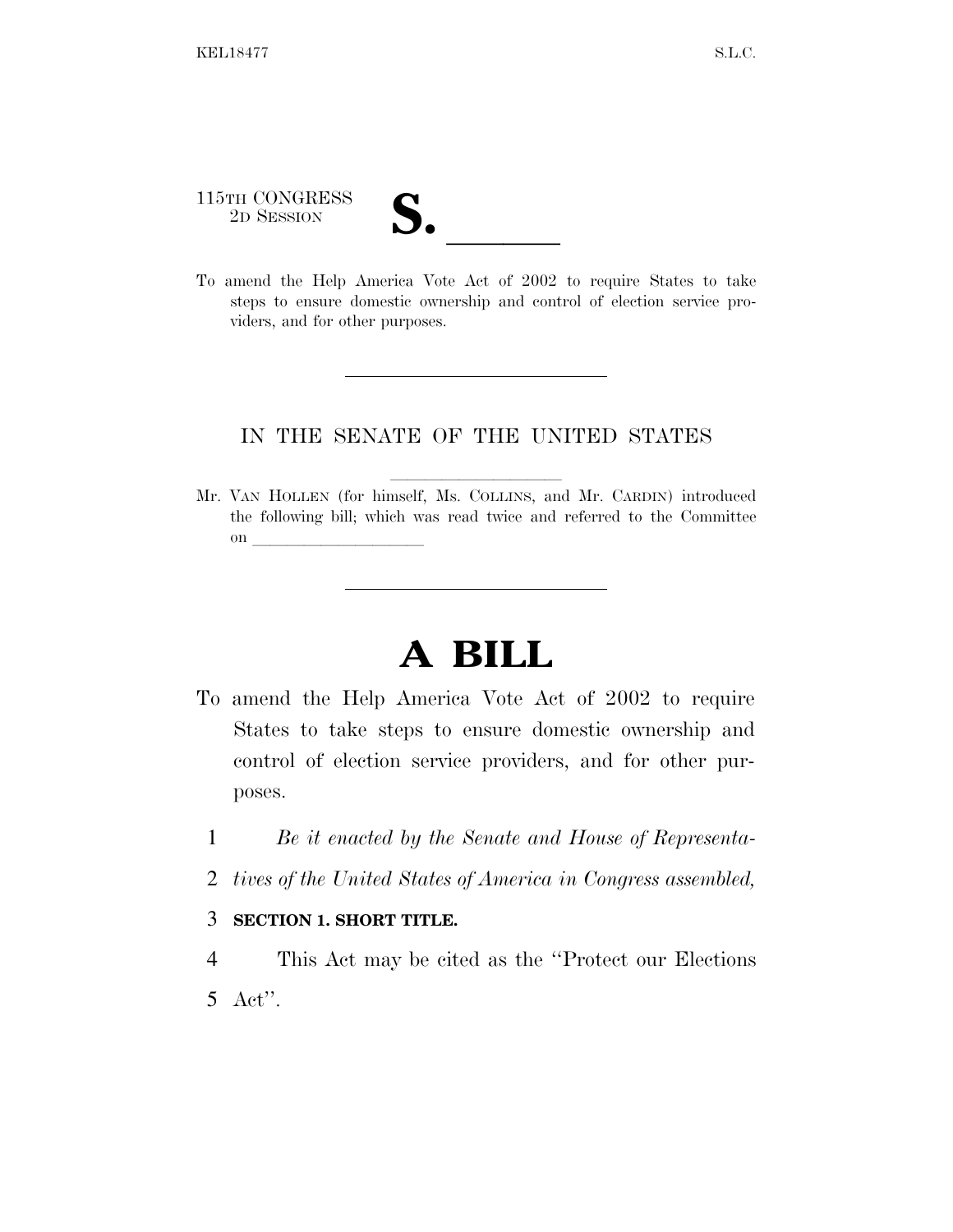| $\mathbf{1}$   | SEC. 2. ENSURING DOMESTIC OWNERSHIP AND CONTROL             |
|----------------|-------------------------------------------------------------|
| $\overline{2}$ | OF ELECTION SYSTEMS.                                        |
| 3              | (a) IN GENERAL.—Title III of the Help America               |
| $\overline{4}$ | Vote Act of $2002$ (52 U.S.C. 21083 et seq.) is amended—    |
| 5              | $(1)$ by redesignating sections 304 and 305 as              |
| 6              | sections 305 and 306; and                                   |
| 7              | $(2)$ by inserting after section 303 the following          |
| 8              | new section:                                                |
| 9              | "SEC. 304. ENSURING DOMESTIC OWNERSHIP AND CON-             |
| 10             | TROL OF ELECTION SYSTEMS.                                   |
| 11             | "(a) REQUIRING ELECTION SERVICE PROVIDERS TO                |
| 12             | BE QUALIFIED.—Each State, unit of local government, or      |
| 13             | component of a State or unit of local government which      |
|                | 14 is responsible for the administration of an election for |
| 15             | Federal office shall ensure that each election service pro- |
|                | 16 vider who provides, supports, or maintains any component |
|                | 17 of an election system used in the administration of the  |
| 18             | election is a qualified election service provider.          |
| 19             | "(b) ANNUAL EVALUATION TO ENSURE COMPLI-                    |
| 20             | ANCE.—Each State, unit of local government, or compo-       |
| 21             | nent of a State or unit of local government which is re-    |
| 22             | sponsible for the administration of an election for Federal |
| 23             | office shall, not less frequently than once each calendar   |
|                |                                                             |

 year, evaluate each election service provider to ensure that the election service provider is a qualified election service provider.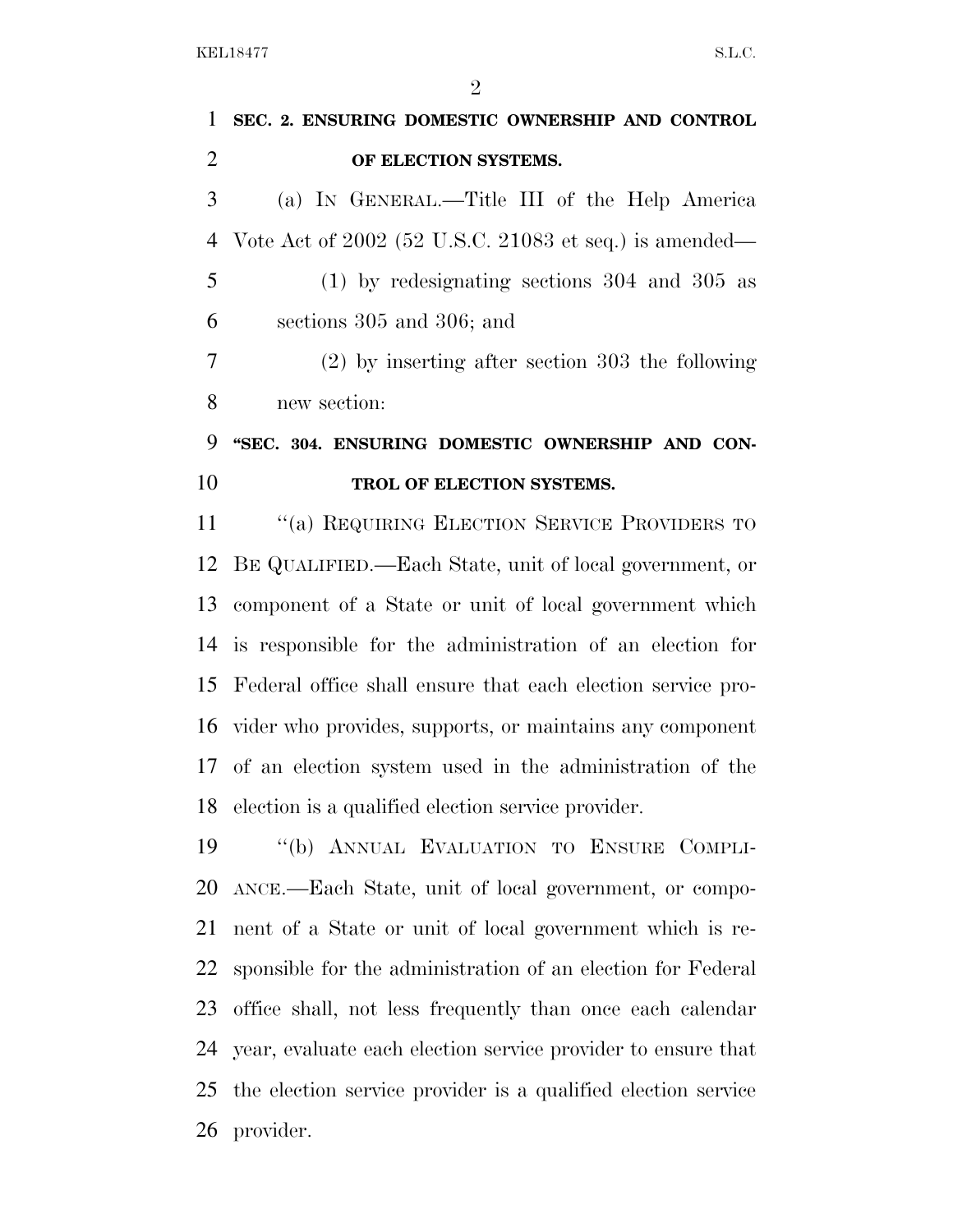''(c) CYBERSECURITY BEST PRACTICES.—Not later than 90 days after the date of the enactment of this sec- tion, the Chair of the Commission and the Secretary of Homeland Security shall establish and publish cybersecu- rity best practices for election service providers who pro- vide, support, or maintain election systems, and shall es- tablish and publish updates to such best practices at such times as the Chair and the Secretary consider appropriate.

9 "(d) GUIDANCE AND TECHNICAL ASSISTANCE.—

 $\frac{10}{10}$  IN GENERAL.—The Chair of the Commis- sion and the Secretary of Homeland Security may provide such guidance and technical assistance as may be appropriate to assist each State, unit of local government, or component of a State or unit of local government which is responsible for the administra-16 tion of an election for Federal office with its obliga-tions under this section.

18 "(2) DATABASE OF QUALIFIED ELECTION SERV- ICE PROVIDERS.—As part of providing guidance and technical assistance under this subsection, the Com- mission shall establish and maintain a database in which each State, unit of local government, or com- ponent of a State or unit of local government which is responsible for the administration of an election for Federal office can verify whether an election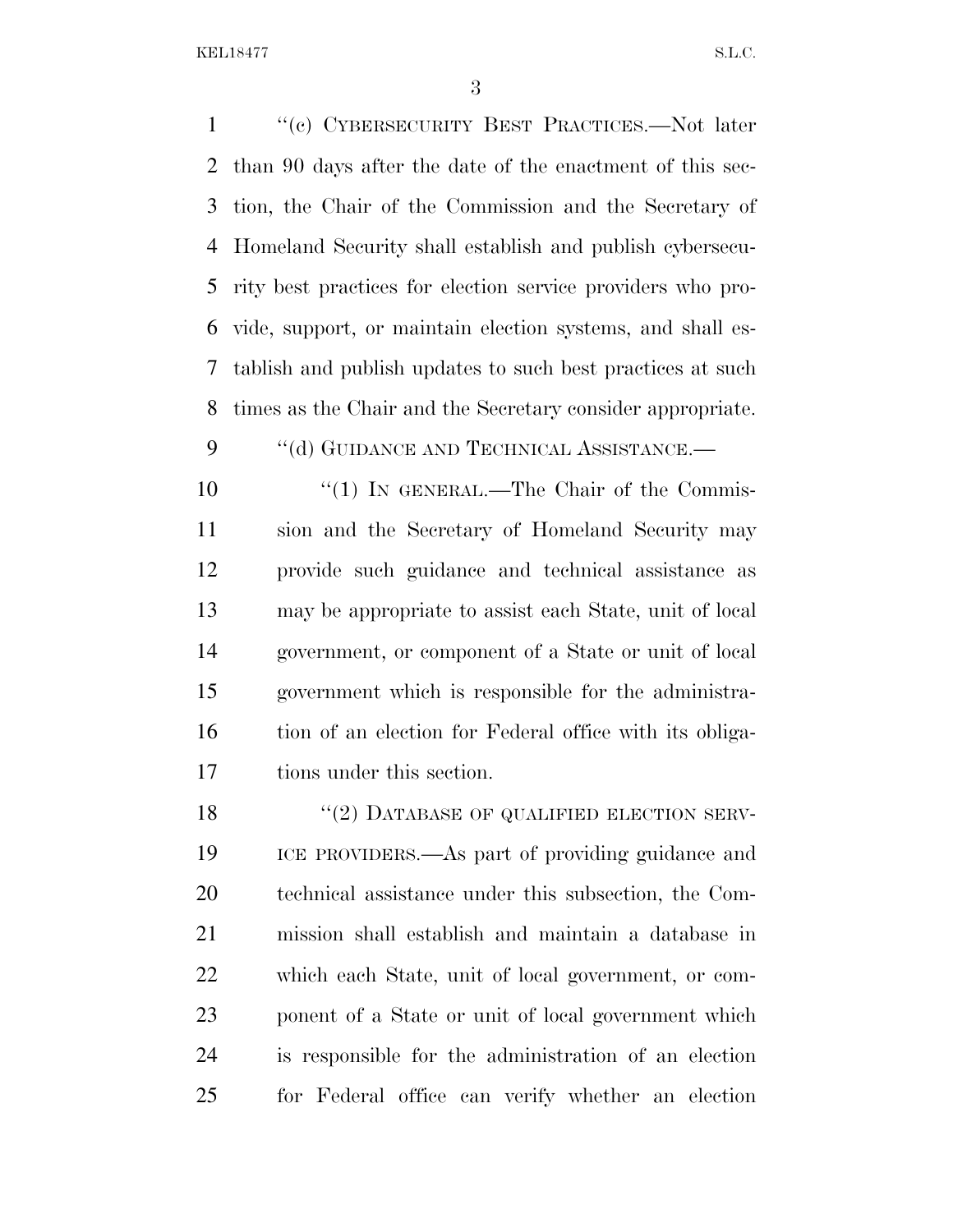service provider is a qualified election service pro- vider. ''(e) ELECTION SERVICE PROVIDER AND QUALIFIED ELECTION SERVICE PROVIDER DEFINED.—

 ''(1) ELECTION SERVICE PROVIDER.—In this section, the term 'election service provider' means any person providing, supporting, or maintaining an election system on behalf of an election agency, such as a contractor or vendor.

10  $\frac{10}{2}$  QUALIFIED ELECTION SERVICE PRO-VIDER.—

12 "(A) In GENERAL.—In this section, the term 'qualified election service provider' means an election service provider who meets each of the following criteria, as established and pub- lished by the Chair of the Commission in co- ordination with the Secretary of Homeland Se-curity:

 $\frac{1}{2}$   $\frac{1}{2}$  Except as provided in subpara- graph (C), the election service provider is solely owned and controlled by United States persons or persons described in sub-paragraph (B).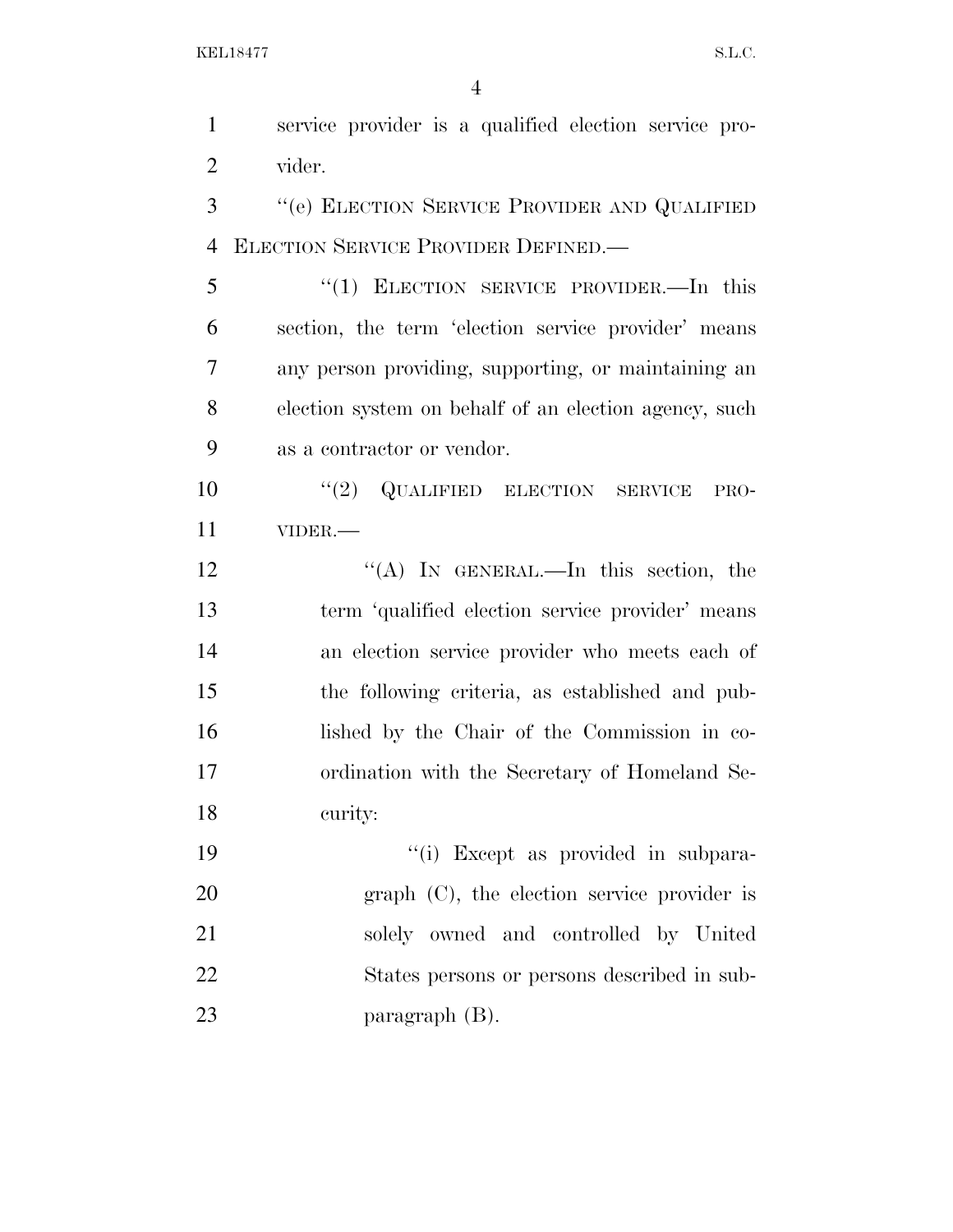| $\mathbf{1}$   | "(ii) The election service provider sub-       |
|----------------|------------------------------------------------|
| $\overline{2}$ | mits in accordance with section $3(a)$ of the  |
| 3              | Protect our Elections Act—                     |
| $\overline{4}$ | $\lq\lq$ (I) notice of any material            |
| 5              | change in ownership or control of the          |
| 6              | election service provider; and                 |
| $\tau$         | $\lq\lq$ (II) any other information re-        |
| 8              | quired to be reported under that sec-          |
| 9              | tion.                                          |
| 10             | "(iii) The election service provider           |
| 11             | agrees to ensure that the election systems     |
| 12             | will be developed and maintained in a man-     |
| 13             | ner that is consistent with the cybersecu-     |
| 14             | rity best practices established under sub-     |
| 15             | section (c).                                   |
| 16             | "(iv) The election service provider            |
| 17             | agrees to maintain its information tech-       |
| 18             | nology infrastructure in a manner that is      |
| 19             | consistent with the cybersecurity best prac-   |
| 20             | tices established under subsection (c).        |
| 21             | $f'(v)$ The election service provider          |
| 22             | shall report any known or suspected secu-      |
| 23             | rity incidents involving election systems to   |
| 24             | the chief State election official of the State |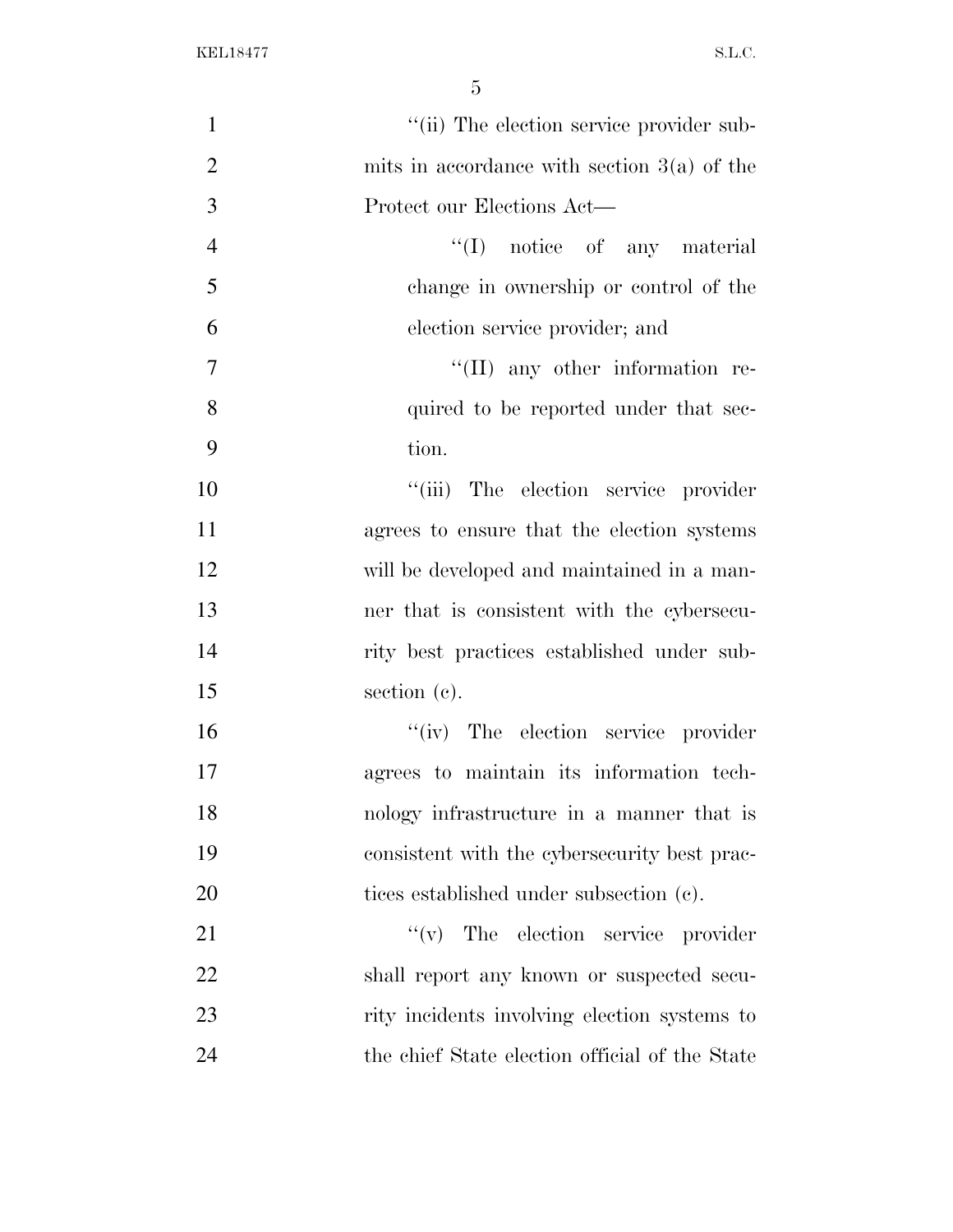| $\mathbf{1}$   | involved or the official's designee, the          |
|----------------|---------------------------------------------------|
| $\overline{2}$ | Chair, and the Secretary.                         |
| 3              | "(B) PERSONS DESCRIBED.—For purposes              |
| $\overline{4}$ | of subparagraph $(A)(i)$ , a person described in  |
| 5              | this subparagraph is a corporation or business    |
| 6              | entity that is created or organized under the     |
| $\overline{7}$ | laws of a country that is party to the UK-USA     |
| 8              | Agreement for joint cooperation in signals intel- |
| 9              | ligence, military intelligence, and human intel-  |
| 10             | ligence, also known as the 'Five Eyes alliance'.  |
| 11             | "(C) PERMITTING WAIVER OF DOMESTIC                |
| 12             | OWNERSHIP AND CONTROL REQUIREMENT FOR             |
| 13             | SUBSIDIARIES.—The Secretary of<br>CERTAIN         |
| 14             | Homeland Security may waive the requirement       |
| 15             | of clause (i) of subparagraph (A) with respect    |
| 16             | to a person who is a United States subsidiary     |
| 17             | of a parent company which has implemented a       |
| 18             | foreign ownership or control mitigation plan      |
| 19             | that has been approved by the Secretary. Such     |
| 20             | plan shall ensure that the parent company can-    |
| 21             | not control, influence, or direct the subsidiary  |
| 22             | in any manner that would compromise or influ-     |
| 23             | ence, or give the appearance of compromising      |
| 24             | or influencing, the independence and integrity    |
| 25             | of an election.                                   |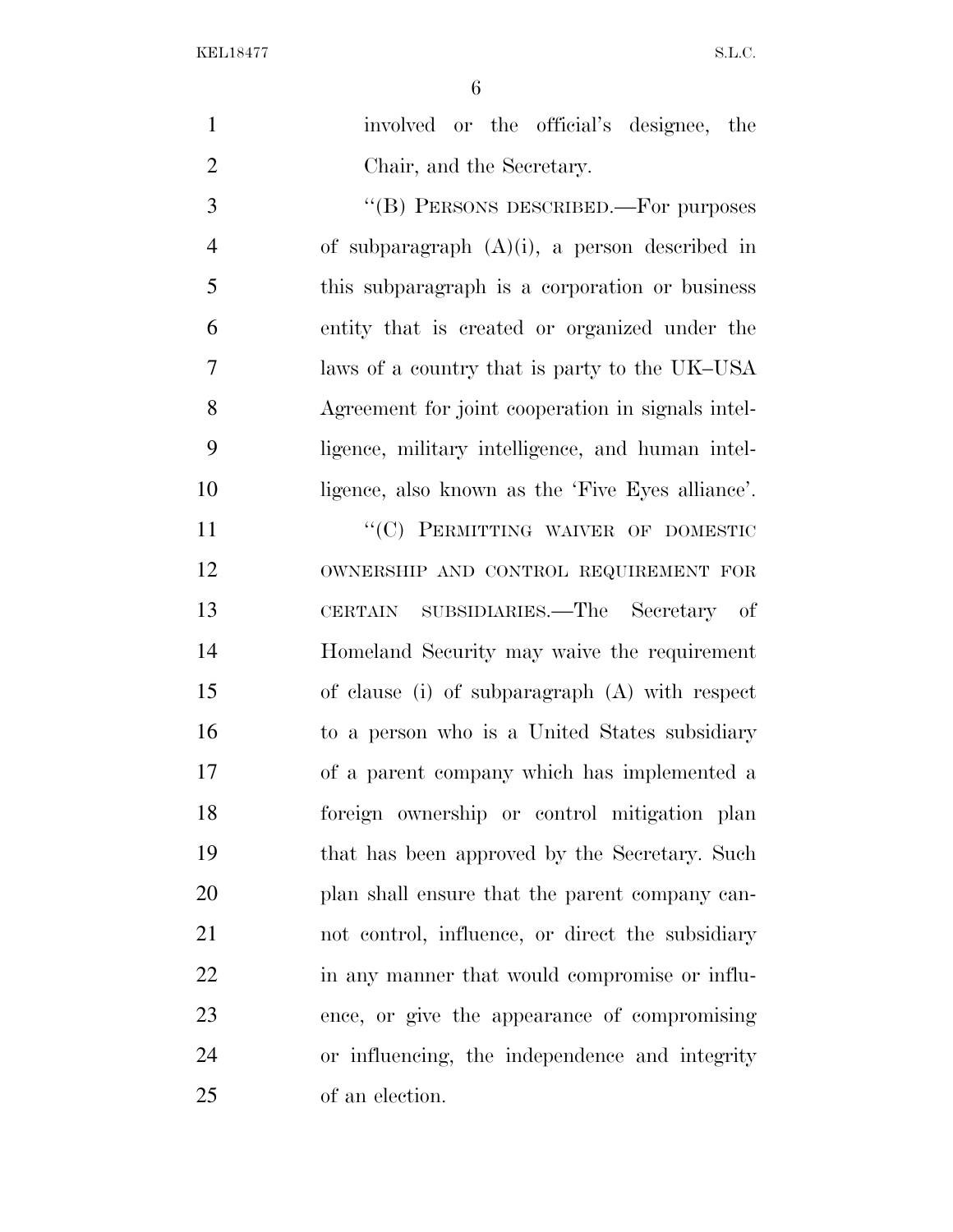''(f) ELECTION SYSTEM DEFINED.—In this section, the term 'election system' means a voting system, an elec- tion management system, a voter registration website or database, an electronic pollbook, a system for tabulating or reporting election results, an election agency commu- nications system, or any other information system (as de- fined in section 3502 of title 44, United States Code) that the Secretary, in consultation with the Commission, identi- fies as central to the management, support, or administra-tion of a Federal election.

 ''(g) OWNERSHIP AND CONTROL DEFINED.—The Commission, in consultation with the Secretary of the Treasury, shall issue regulations defining the terms 'own-ership' and 'control' for purposes of this section.''.

 (b) CONFORMING AMENDMENT RELATING TO EN- FORCEMENT.—Section 401 of such Act (52 U.S.C. 21111) is amended by striking ''and 303'' and inserting ''303, and 304''.

 (c) CLERICAL AMENDMENTS.—The table of contents of such Act is amended—

 (1) by redesignating the items relating to sec- tions 304 and 305 as relating to sections 305 and 306; and

 (2) by inserting after the item relating to sec-tion 303 the following new item:

''Sec. 304. Ensuring domestic ownership and control of election systems.''.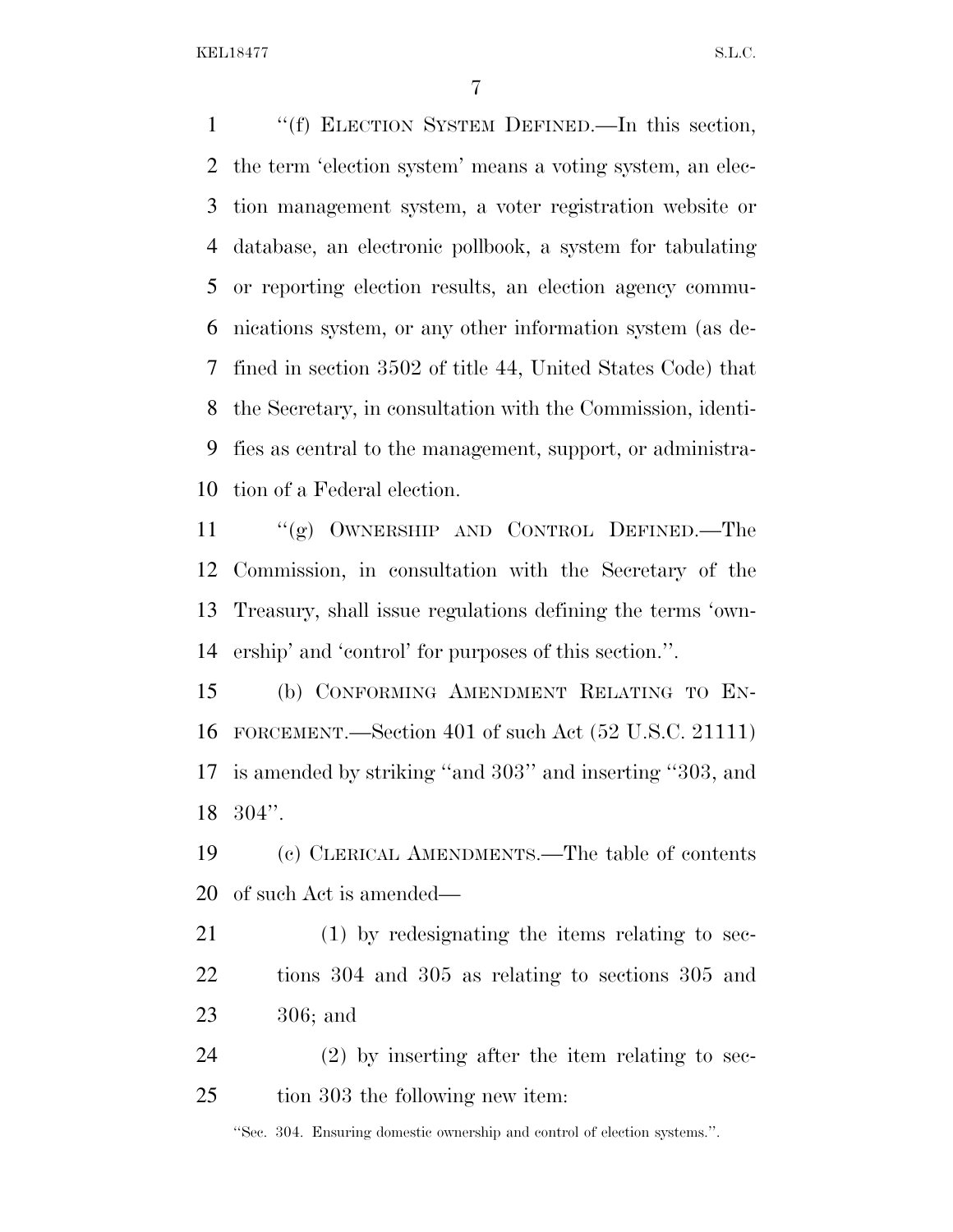(d) EFFECTIVE DATE.—The amendments made by this section shall apply with respect to elections for Fed-eral office held in 2020 or any succeeding year.

## **SEC. 3. INFORMATION SHARING WITH RESPECT TO OWNER-**

## **SHIP OF ELECTION SERVICE PROVIDERS.**

 (a) IN GENERAL.—Each election service provider shall submit to the Secretary of Homeland Security, the Election Assistance Commission, and appropriate State or local governmental entities the following:

 (1) Not later than the date that is 90 days after the later of the date of the enactment of this section or the date that a person first becomes an election service provider, a report listing the identity of any foreign national (as defined in section 319(b) of the Federal Election Campaign Act of 1971 (52 U.S.C. 30121(b)) who directly or indirectly owns or controls such election service provider and the per- centage of such ownership, and any other informa- tion necessary to determine whether the election service provider is a qualified election service pro-vider.

22 (2) Not later than 90 days after the date of any material change in ownership or control of such elec-tion service provider, a notice of such change and an